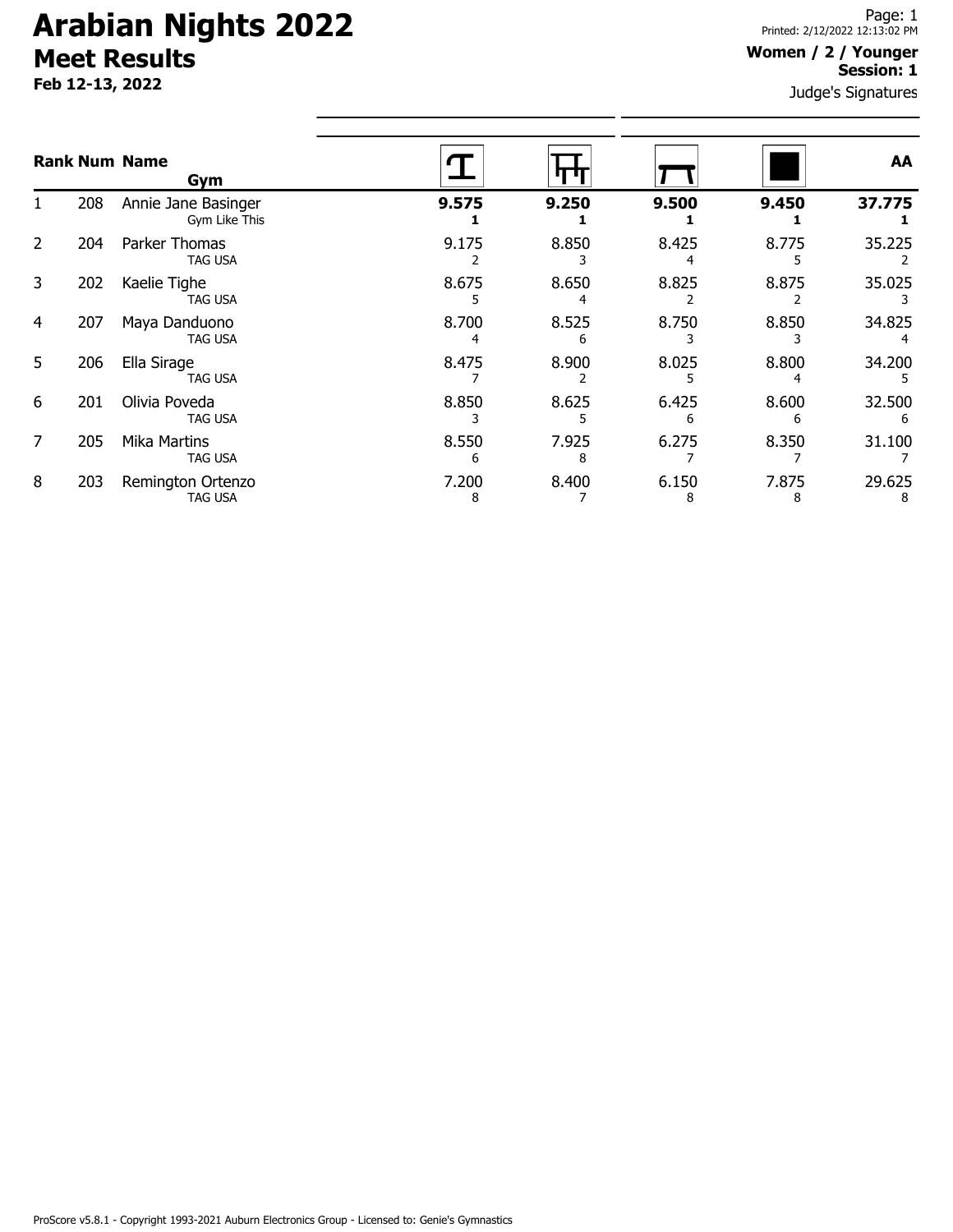# **Arabian Nights 2022 Meet Results**

**Feb 12-13, 2022**

#### **Women / 2 / Middle Session: 1**

Judge's Signatures

|    |     | <b>Rank Num Name</b><br>Gym      |             |             |            |             | AA          |
|----|-----|----------------------------------|-------------|-------------|------------|-------------|-------------|
|    | 217 | Nicole Machado<br>International  | 9.525       | 9.600<br>1T | 9.675      | 9.575<br>1T | 38.375      |
| 2  | 211 | Rosa Torralbas<br>International  | 9.000<br>2T | 9.525       | 9.650      | 9.375       | 37.550      |
| 3  | 212 | Mia Youayed<br>TAG USA           | 8.950<br>4T | 9.600<br>1T | 9.200      | 9.200       | 36.950      |
| 4  | 213 | Khloe Dunteman<br>Gym Like This  | 9.000<br>2T | 8.825       | 9.450      | 9.575<br>1T | 36.850      |
| 5. | 216 | Aria Ahamad<br><b>TAG USA</b>    | 8.950<br>4T | 8.400       | 8.675      | 8.750       | 34.775      |
| 6  | 210 | Elise Smith<br><b>TAG USA</b>    | 8.575<br>8  | 7.850       | 8.275      | 8.900       | 33.600<br>6 |
| 7  | 215 | Alyssa Lowe<br><b>TAG USA</b>    | 8.675<br>6  | 8.150<br>6  | 7.850      | 8.100<br>8  | 32.775      |
| 8  | 214 | Sophie Golding<br><b>TAG USA</b> | 8.625       | 6.200<br>8  | 7.650<br>8 | 8.725       | 31.200<br>8 |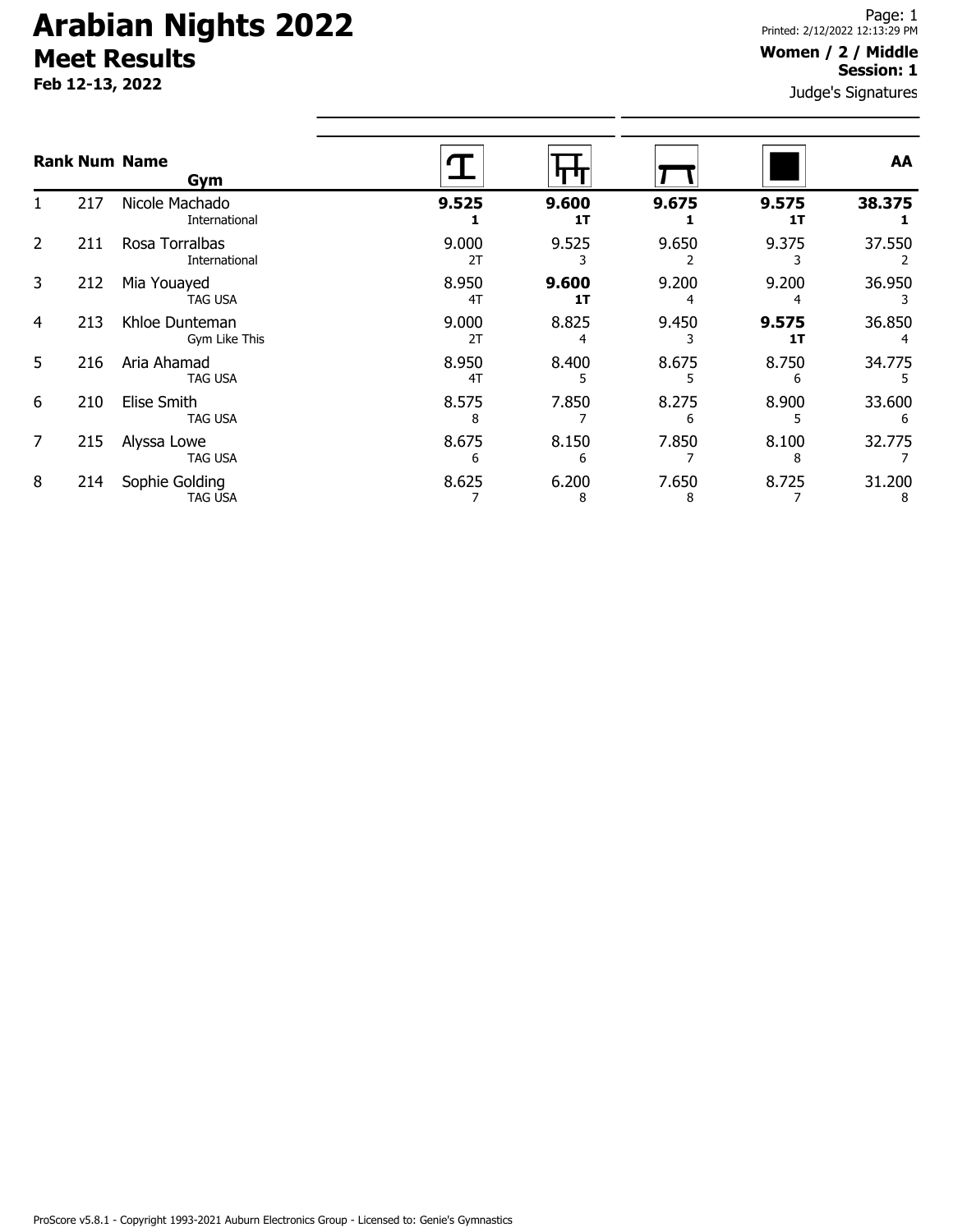# **Arabian Nights 2022 Meet Results**

**Feb 12-13, 2022**

### **Women / 2 / Older Session: 1**

Judge's Signatures

|                |     | <b>Rank Num Name</b><br>Gym         |             |             |             |             | AA           |
|----------------|-----|-------------------------------------|-------------|-------------|-------------|-------------|--------------|
| 1.             | 226 | Luciana Rojas<br>International      | 9.775       | 9.650       | 9.750       | 9.575       | 38.750       |
| 2              | 224 | Sophia Sucovsky<br>International    | 9.475       | 9.400       | 9.450       | 9.200       | 37.525       |
| 3              | 222 | April Galleno<br>International      | 9.550       | 9.500       | 9.350<br>3T | 9.050<br>5  | 37.450       |
| 4              | 223 | Ella De Los Santos<br>International | 9.375<br>4  | 8.875<br>6  | 9.350<br>3T | 9.375       | 36.975<br>4  |
| 5              | 218 | Abriana Rosario<br>International    | 8.800<br>9  | 9.025<br>4  | 9.350<br>3T | 9.000<br>6  | 36.175<br>5  |
| 6              | 209 | Sofia Tapakian<br><b>TAG USA</b>    | 8.875<br>6T | 8.900       | 9.050<br>6  | 8.800       | 35.625<br>6  |
| $\overline{7}$ | 225 | Agam Winer<br>TAG USA               | 8.875<br>6T | 8.325<br>8  | 8.200<br>8  | 8.725<br>8  | 34.125       |
| 8              | 221 | Gianna Ali<br>TAG USA               | 9.150<br>5  | 8.350       | 7.350<br>10 | 9.125<br>4  | 33.975<br>8  |
| 9              | 220 | Jayla Muth<br><b>TAG USA</b>        | 8.825<br>8  | 7.750<br>9  | 8.300       | 8.150<br>9  | 33.025<br>9  |
| 10             | 219 | Lucy Carballo<br><b>TAG USA</b>     | 8.050<br>10 | 7.700<br>10 | 7.950<br>9  | 7.425<br>10 | 31.125<br>10 |